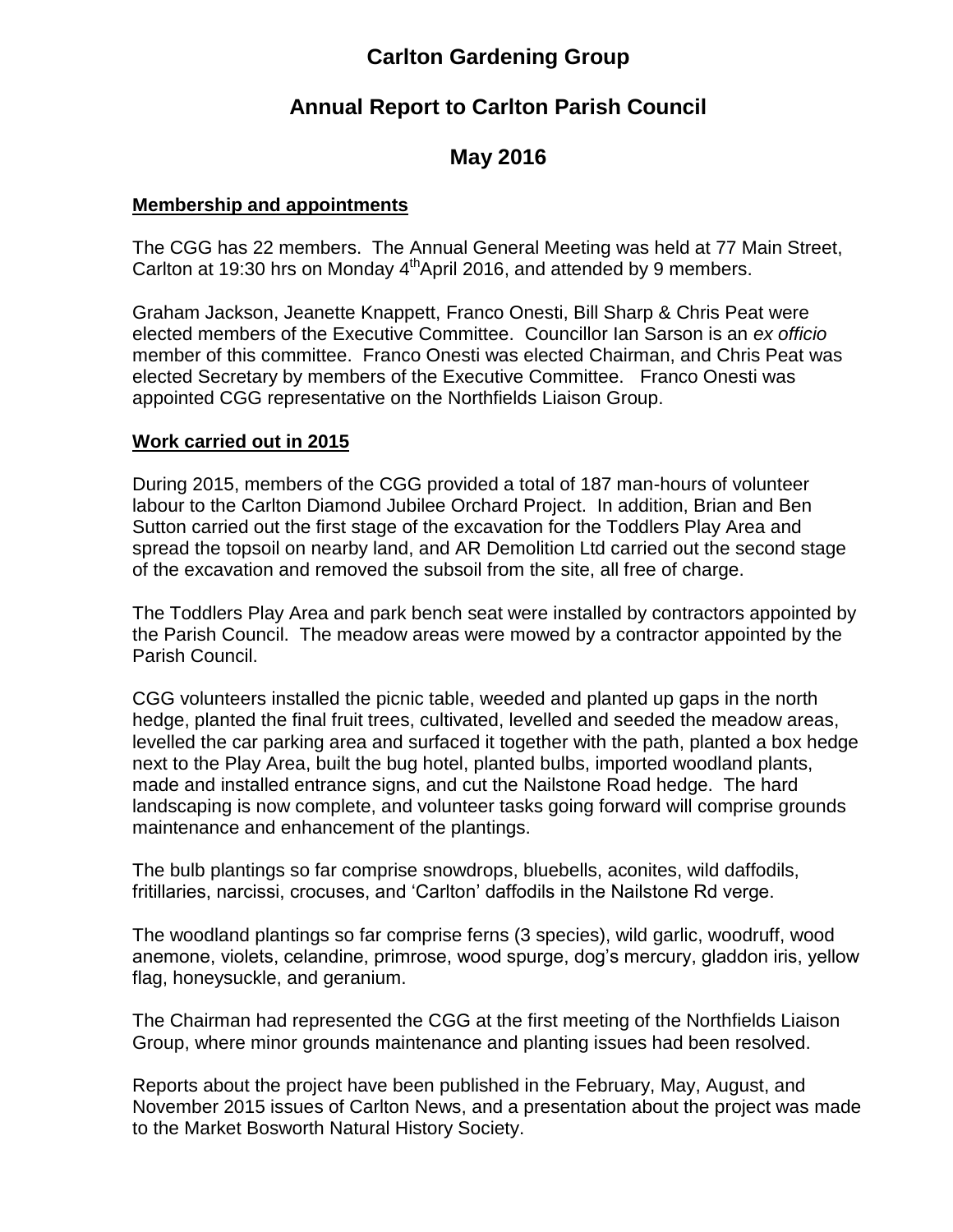A guided tour of the Orchard had been arranged for 6pm on Friday  $10<sup>th</sup>$  June, when it was hoped that it would be possible to identify the wild flowers in the meadow.

## **Work programme for 2016**

## **February**

Adjust position of chestnut logs near picnic table Survey and clean Barton Rd and north hedges, order extra whips and shrubs and plant Plant feature holly at S end Barton Rd hedge Plant hedge facing electricity transformer WD/NCHA to plant hedge along Nailstone Rd frontage

## **March**

Import additional woodland plants and ferns Agree fence plantings with residents and NCHA and implement Review bulb plantings, spot treat or dig out weeds as necessary Review all tree and shrub plantings, replace any dead trees Spray out weeds around all trees, and in path and parking areas

## **April**

PC to enter project in RCC Village Achievement Awards competition PC to investigate s106 funding for path and vehicular access surfacing If available, use remaining stone to surface Little Lane Wildflowers in meadow flower April – June Consider repair of Nailstone Rd reptile & amphibian refuge Inspect path with a view to making up any holes or hollows and rolling

## **May**

Level and surface path and vehicular access if s106 funding available Spray around shrub and fruit trees Maintain weed-free environment along north hedge Repeat spray around shrubs and fruit trees as necessary Consider removal of stakes and ties from trees planted in 2013 (T1, T2, T3, T6, T7)

#### **June**

 $10<sup>th</sup>$  June – guided walk around site and identification of wildflowers Spray out weeds around all trees Treat park bench seat timbers with tung oil ? treat picnic table with oil/preservative

## **July**

First cut of wildflower meadows by contractor. CGG to rake up first clippings. After this, meadow will be maintained by contractor at 25mm height for rest of season, with clippings removed to compost bins.